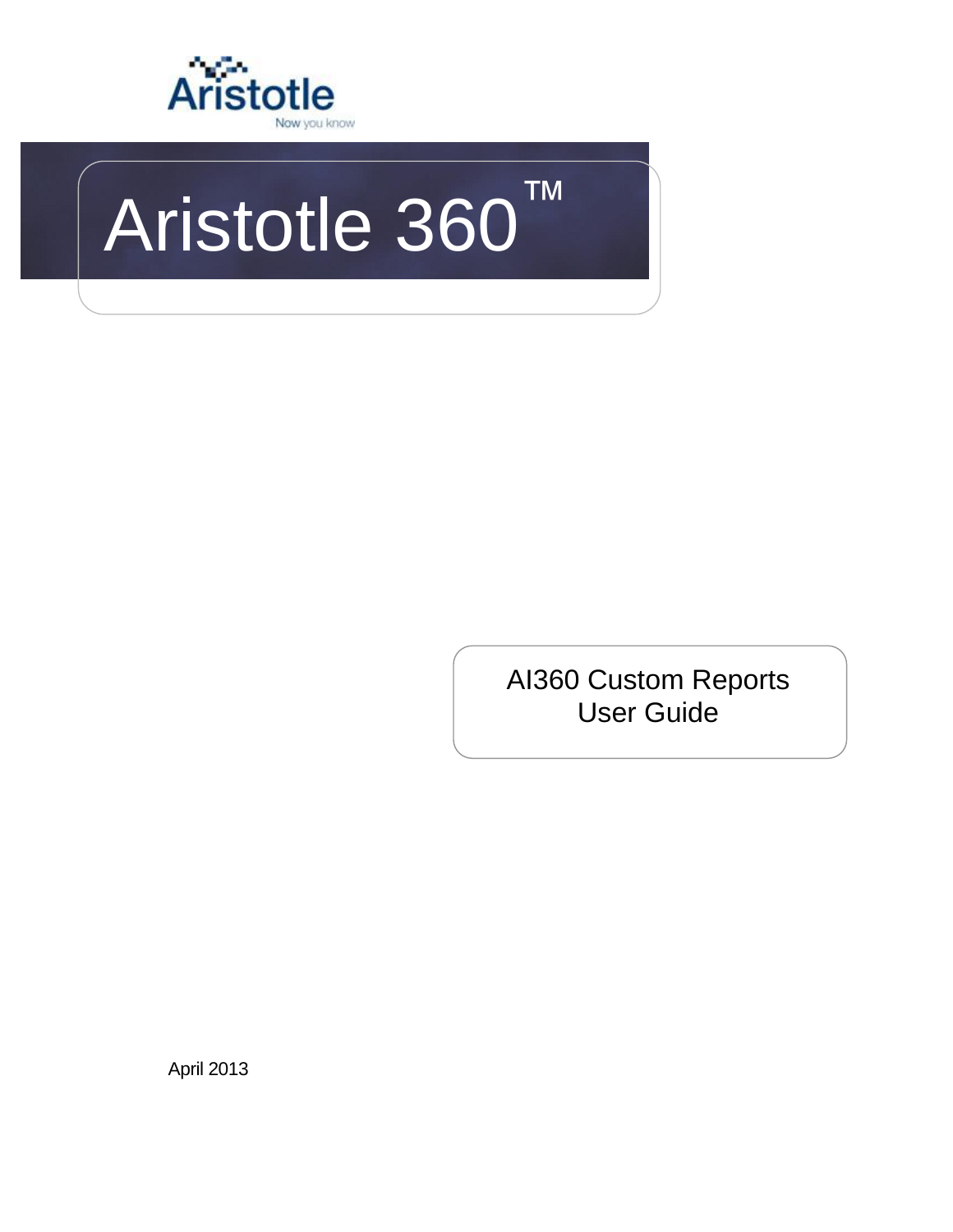## **Contents**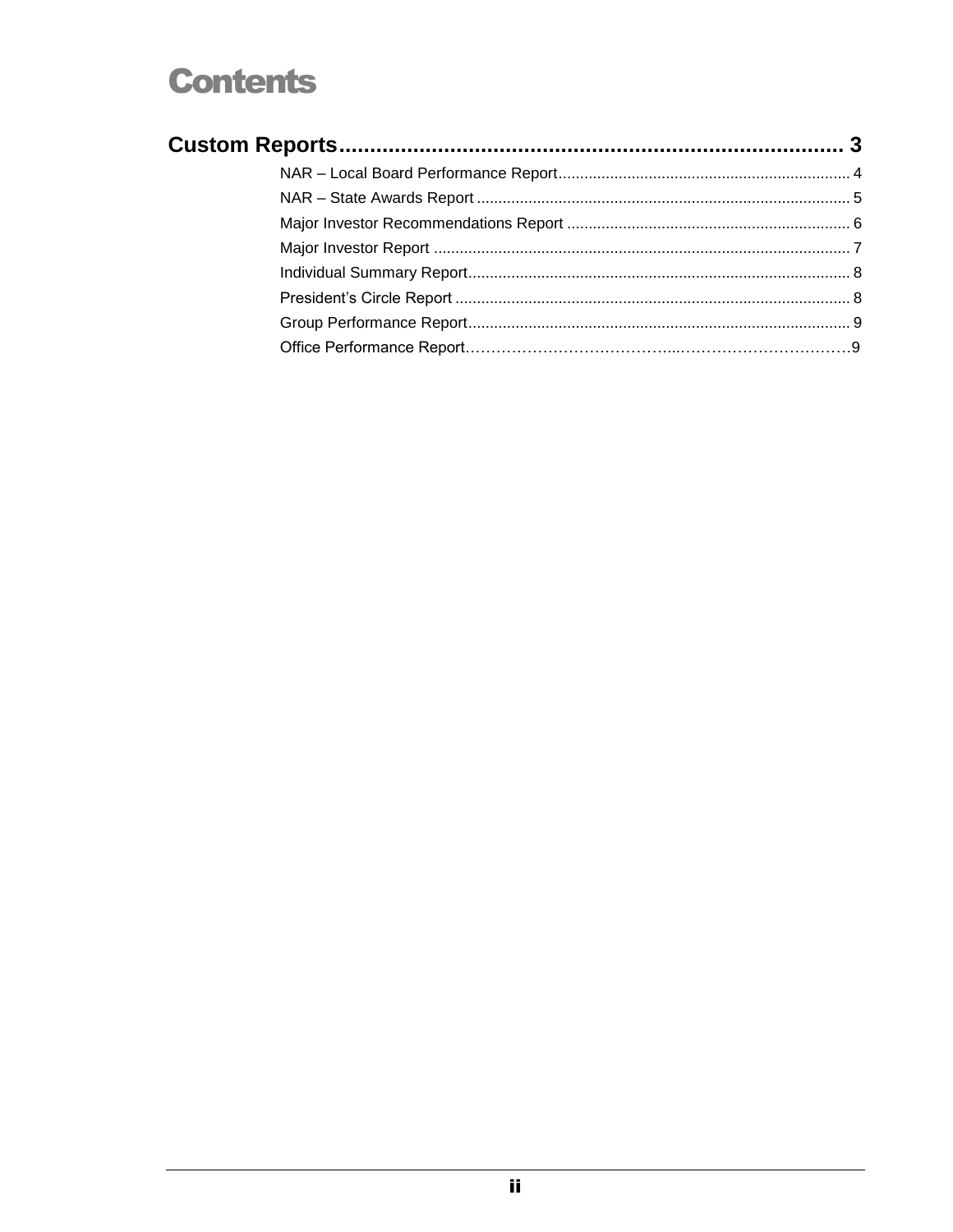# <span id="page-2-0"></span>Custom Reports

Special reports developed specifically for NAR are located under the **Reporting** tab in the **Custom Report List (QRTs)** section.

| Aristotle 360                                            |                                                                                                                                                                                                                                |               |                                             |                 |             |                                                                                                                                                                                                                                |      |
|----------------------------------------------------------|--------------------------------------------------------------------------------------------------------------------------------------------------------------------------------------------------------------------------------|---------------|---------------------------------------------|-----------------|-------------|--------------------------------------------------------------------------------------------------------------------------------------------------------------------------------------------------------------------------------|------|
| <b>HOME</b><br><b>FILE</b><br><b>SEARCH</b>              | <b>FUNDRAISING</b>                                                                                                                                                                                                             | <b>EVENTS</b> | <b>REPORTING</b>                            | <b>SETTINGS</b> | <b>HELP</b> | <b>LOGOUT</b>                                                                                                                                                                                                                  |      |
| Quick Search                                             | Welcome to the Campaign D                                                                                                                                                                                                      |               | Compliance Reports                          |                 |             |                                                                                                                                                                                                                                |      |
| Keyword                                                  | The Homepage Dashboard giv<br>$\mathbf{\varphi}$                                                                                                                                                                               |               | <b>System/Analysis Reports</b>              |                 |             | operations.                                                                                                                                                                                                                    |      |
| Individual<br>$\blacktriangledown$                       | <b>Total Receipts (Last 6 Months)</b>                                                                                                                                                                                          |               | General Reports<br><b>Financial Reports</b> |                 | ۰<br>۰      |                                                                                                                                                                                                                                | Clic |
| Quick Search                                             | \$1,100,000                                                                                                                                                                                                                    |               | <b>Fundraising Reports</b>                  |                 | ۰           |                                                                                                                                                                                                                                |      |
|                                                          | \$880,000                                                                                                                                                                                                                      |               | Grassroots Reports                          |                 | ۰           |                                                                                                                                                                                                                                |      |
| Ctrl+Alt+O<br><b>Quick Entry</b>                         | \$660,000                                                                                                                                                                                                                      |               | <b>Custom Reports</b>                       |                 |             |                                                                                                                                                                                                                                |      |
| Use Quick Entry to input<br>records with speed and ease: | \$440,000                                                                                                                                                                                                                      |               | Custom Report List (QRT's)                  |                 |             |                                                                                                                                                                                                                                |      |
| Quick Entry                                              | \$220,000<br>\$0,                                                                                                                                                                                                              | \$25,715      | \$3,000                                     |                 |             | \$27,220.33                                                                                                                                                                                                                    | \$1  |
| <b>Upcoming Reporting</b>                                |                                                                                                                                                                                                                                | May           | June                                        | July            |             | August                                                                                                                                                                                                                         | Sept |
| <b>Deadlines</b>                                         | and a second contract of the contract of the contract of the contract of the contract of the contract of the contract of the contract of the contract of the contract of the contract of the contract of the contract of the c |               |                                             |                 |             | the contract of the contract of the contract of the contract of the contract of the contract of the contract of the contract of the contract of the contract of the contract of the contract of the contract of the contract o |      |

Under the **REPORTING > Custom Reports (QRT's)** section, you will find the following useful reports:

- **NAR – Local Board Performance** contributions by Local Board. You can choose to run this report by Individual (aggregate for the individual under each local board), Detail (all transactions for individual in a local board), or Local (aggregate for the entire board). You may see receipts from other boards in this report. Those are receipts that were given to your board by a member of another.
- **NAR – State Awards**  contributions for state/local level donor clubs that are \$99 and above.
- **Major Investor Recommendations**  a list of members that have the contributions necessary to be recommended for a new or increased NAR Major Investor recognition level, based on receipts, previous NAR Major Investor Level and current NAR Investor Donor level.
- **Major Investor** This report creates a list of the NAR Major Donors by State, Level and Years.
- **Individual Summary Report**  Total RPAC investment detail for one member.
- **President's Circle Report** Generates report of NAR President's Circle members and their RPAC investments.
- **Group Performance Report** RPAC Investments from members of a group of State/Local level committees. Your Association's Committees can be imported to the system as Groups by the Aristotle data team.
- **Office Performance Report** contributions by offices within a local board.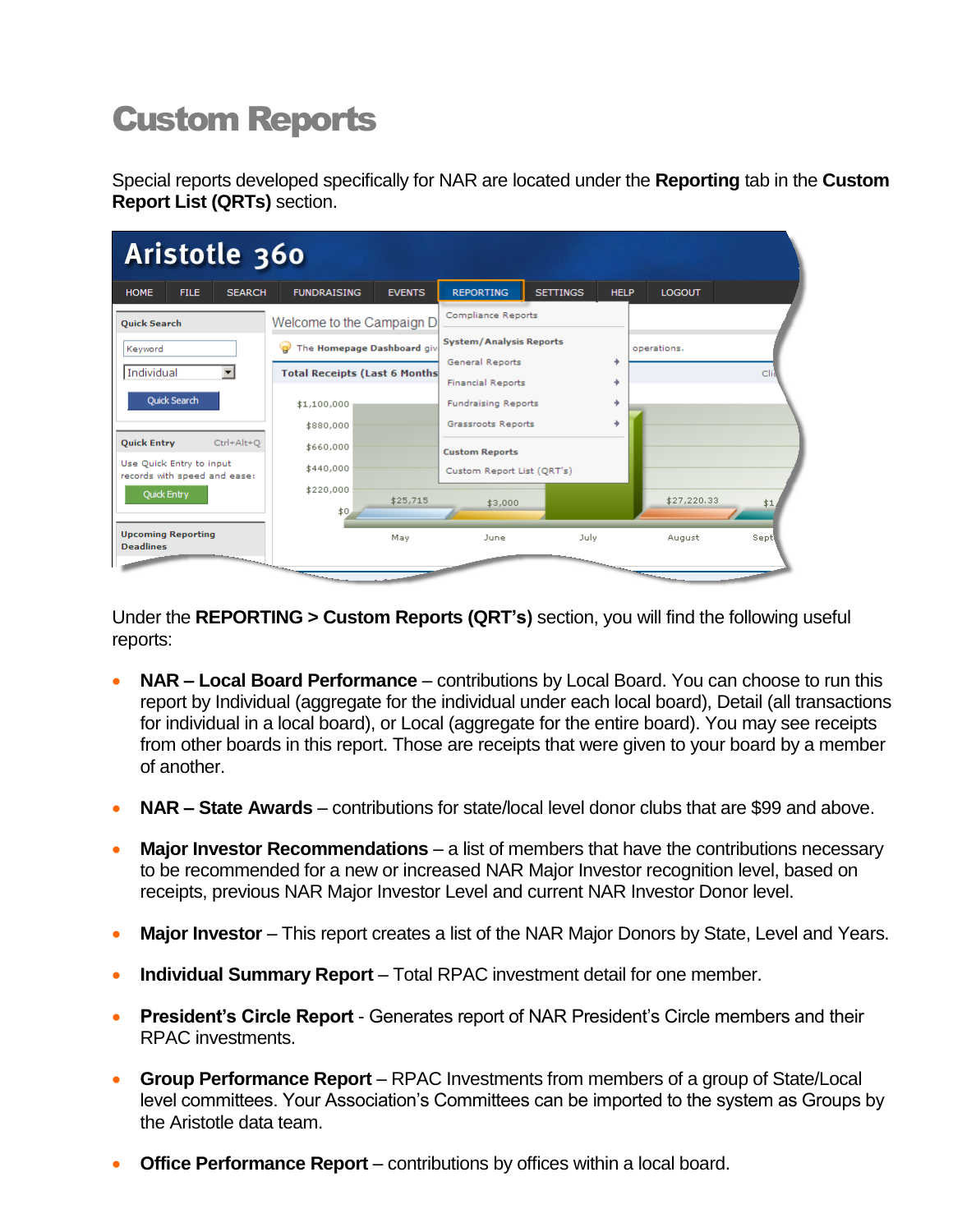## <span id="page-3-0"></span>NAR – Local Board Performance Report

#### **Purpose**

Performance report by Local Association. The report can display the information in a variety of levels:

- **Detail:** Each transaction from an individual within each Local Association. For example, if John Smith invests \$50 and \$100 to one Local Board, both of those transactions will be displayed as separate line items.
- **Individual:** Aggregate for each member who has contributed to a local. For example, if John Smith invests \$50 and \$100 to one Local Association, this level of the report will display John Smith's total of \$150 as a single line item. This report also shows outstanding Major Investor pledges, individual contributions to the President's Circle, and each members' portion of the contributions to NAR (including the divide between hard and soft dollar contributions)
- **Local:** Aggregate by Local Association, split into individual and organization investment totals. No transaction detail is included in this level. This report also shows the local association's aggregate of outstanding pledges, President's Circle contributions, and total money sent to NAR (including the divide between hard and soft dollar contributions)
- **Local Summary:** Aggregate for the entire Association, made up of individual and organization contributions. No transaction detail is included in this level.
- **Non-Giving:** Displays contact information for all individuals who have primary membership in a Local Association, who have not yet invested in RPAC within the specified recognition year or timeframe. Information included on this report: home/work/mobile phone, email, member type, office ID, office name, office address and email.

#### **NAR - Local Board Performance**

| Description: Contribution report based on Local board credit. Summarized by Local, Individual or Detailed listing.<br>Instructions: For Report Display output you must use the "Individual (Print)" Level.<br>Contributions are included regardless of contributors membership in the board.<br>NonGiving: Based on Recognition Year; includes only Active members (according to NRDS); a contribution to any local in<br>the state, not just their Primary Board is counted as giving. |                                                                      |  |  |
|-----------------------------------------------------------------------------------------------------------------------------------------------------------------------------------------------------------------------------------------------------------------------------------------------------------------------------------------------------------------------------------------------------------------------------------------------------------------------------------------|----------------------------------------------------------------------|--|--|
| Level:                                                                                                                                                                                                                                                                                                                                                                                                                                                                                  | Local<br>$\blacktriangledown$                                        |  |  |
| <b>Received By:</b>                                                                                                                                                                                                                                                                                                                                                                                                                                                                     | Idaho Association of Realtors (822)<br>×.                            |  |  |
| <b>Recognition Year:</b>                                                                                                                                                                                                                                                                                                                                                                                                                                                                | $2012$ $\rightarrow$                                                 |  |  |
| Local Association:                                                                                                                                                                                                                                                                                                                                                                                                                                                                      | 3455 ADA COUNTY ASSOCIATION OF REALTORS® INC<br>$\blacktriangledown$ |  |  |
| Start Date:                                                                                                                                                                                                                                                                                                                                                                                                                                                                             | 쀣                                                                    |  |  |
| End Date:                                                                                                                                                                                                                                                                                                                                                                                                                                                                               | 쀣                                                                    |  |  |
| <b>Exclude Credits:</b>                                                                                                                                                                                                                                                                                                                                                                                                                                                                 |                                                                      |  |  |
| Batch:                                                                                                                                                                                                                                                                                                                                                                                                                                                                                  |                                                                      |  |  |
| NRDS Id:                                                                                                                                                                                                                                                                                                                                                                                                                                                                                |                                                                      |  |  |
| $\bullet$ .csv $\circ$                                                                                                                                                                                                                                                                                                                                                                                                                                                                  | <b>Run Report</b><br><b>Report Display</b>                           |  |  |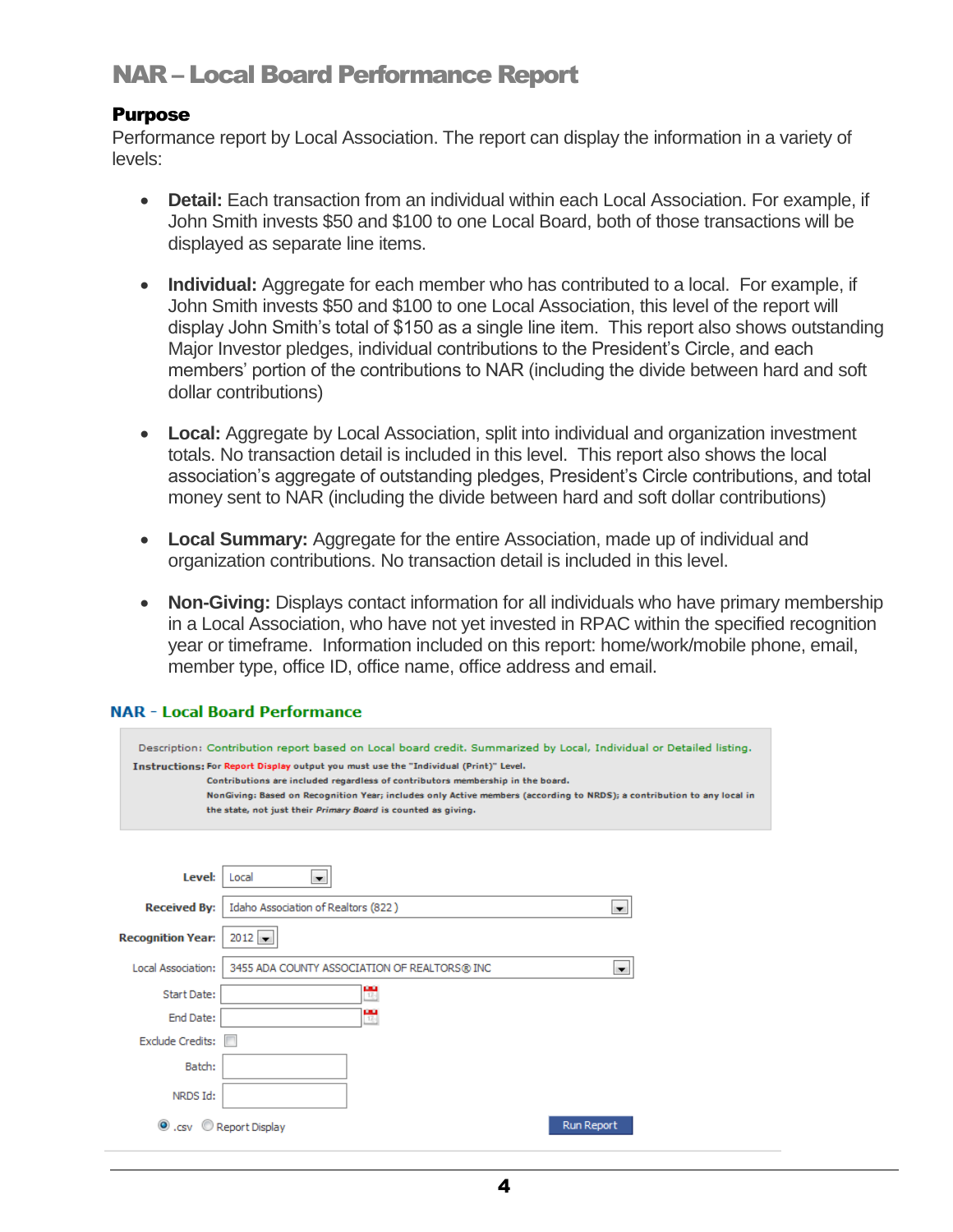Click the drop-down arrow on the **Level** field and select the report you would like to see. Levels are described above.

Select the Recognition Year that you would like to review. Defaults to the current NAR Recognition Year.

Enter date parameters, if you do not want to see the entire Recognition Year.

*Optional:*

- Enter a batch number, if you are looking for a specific batch of receipts.
- Enter a NRDS number, if you are looking for a specific member's receipts.

Click **Run** to run the report.

## <span id="page-4-0"></span>NAR – State Awards Report

This report is used to retrieve a list of members who have reached donor levels above \$99. Your Association can send Aristotle your specific state/local level award levels and they will be imported for this report.

#### Report Criteria

#### **NAR - State Awards**

Description: Report on State Specific Award Levels. These are maintained under the Custom Fields panel on the individual page using the Custom Fields Group "State Awards". Instructions: Check only Show New Awards to limit the report to individuals who have reached an Award level but not had it assigned to their profile. Check Add Awards to Individual Records to add the Award to the Custom Fields Panel for any indiviual on the report that does not already have the award.

| Active Only:                      | No<br>E                                     |
|-----------------------------------|---------------------------------------------|
| Include All Contributors:         |                                             |
| <b>Received By:</b>               | Wyoming Association of Realtors (902)<br>×. |
| <b>Recognition Year:</b>          | $2013$ $\rightarrow$                        |
| Local Association:                | $(0)$ All<br>$\overline{\phantom{a}}$       |
| Only Show New Awards:             | <b>In the local division</b>                |
| Reached Award By:                 | $\frac{1}{12}$                              |
| Assigned Award After:             | $\frac{1}{17}$                              |
| Assigned Award Before:            | $\frac{1}{12}$                              |
| Add Awards to Individual records: |                                             |
| Sort:                             | Board $\vert \bullet \vert$                 |
|                                   | <b>Board</b><br><b>Run Report</b><br>Level  |
|                                   | Name                                        |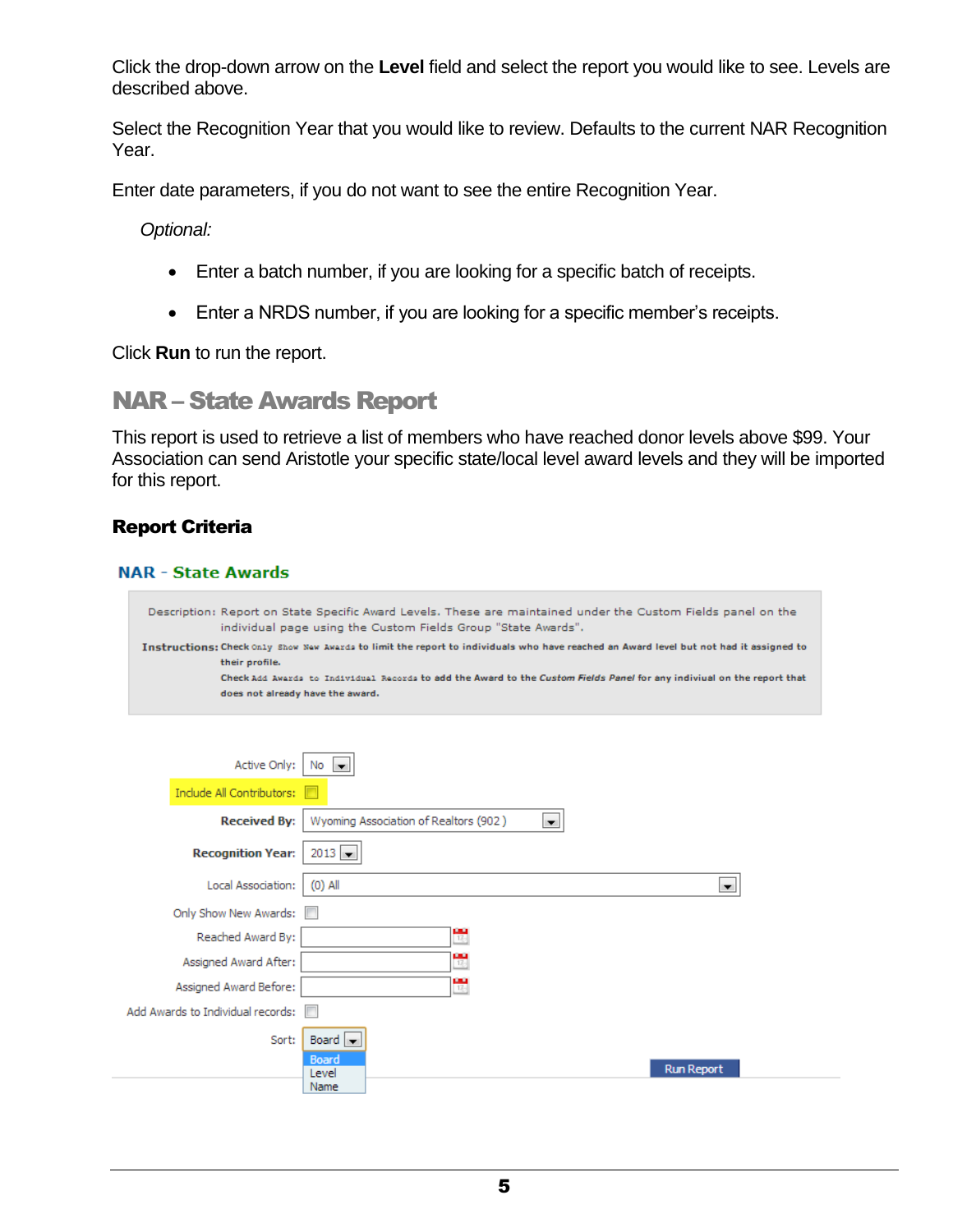Select your association.

Select the **Recognition Year** that you would like to review. Defaults to the current NAR Recognition Year.

If you check the "Include All Contributions" checkbox, all contributors will appear on the list allowing you to see which members are close to achieving a state award.

You may enter date parameters, though the report will always show you the individual's aggregate for the recognition year.

**Reached Award By:** {Date} – This displays contributions required to reach the award level must have been received *on or before this date*.

**Assigned Award After:** {Date} -- If entered then then an award must have been assigned (added to the individuals record) and it must have been *on or after the date entered.*

**Assigned Award Before:** {Date} -- If entered then an award must have been assigned and must have been *before the date specified*.

You may choose to only see "New Awards."

Click **Run** to run the report.

## <span id="page-5-0"></span>Major Investor Recommendations Report

This report provides a list of members that have the contributions necessary to be recommended for a new or increased NAR Major Investor recognition level, based on receipts, previous NAR Major Investor Level and current NAR Investor Donor level.

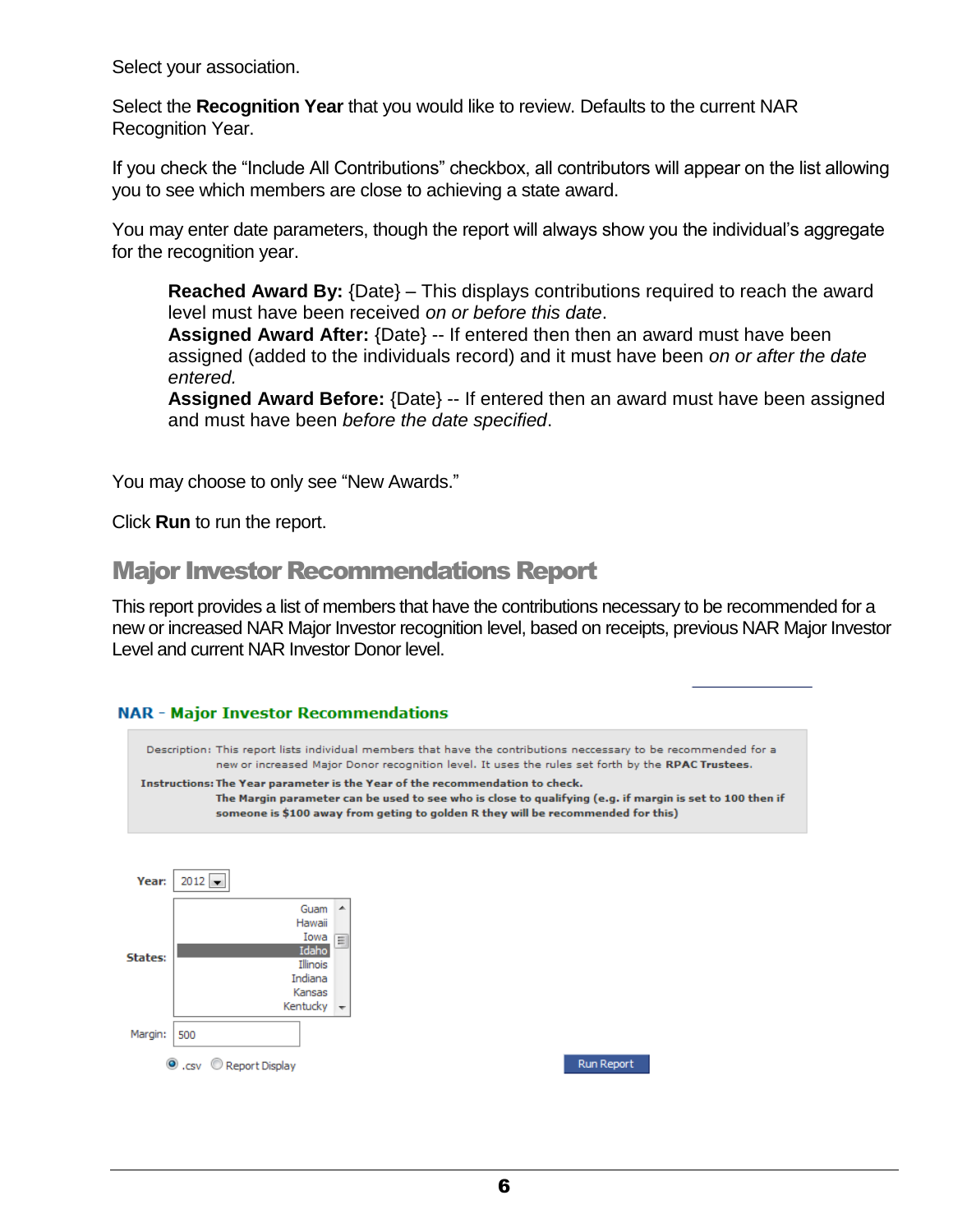Click the drop-down arrow on the **Year** field and select the year to review. The default is the current year.

Select the State.

Input and amount in the **Margin** field to determine a qualifying range. For example, entering **500** will report individuals that are \$500 away from obtaining the next investor level.

Click **Run** to run the report.

## <span id="page-6-0"></span>Major Investor Report

This report creates a list of the NAR Major Investors by State, Level and Years. The NAR Major Investor levels are confirmed and added by NAR RPAC.





Select your state Association

Click the major donor level in the **Level** field to run the report on the selected donor types (control + click to select multiple levels).

Click the year to report on in the **Year** field. The default is the current year. (control + click to select multiple years)

Click **Run** to run the report.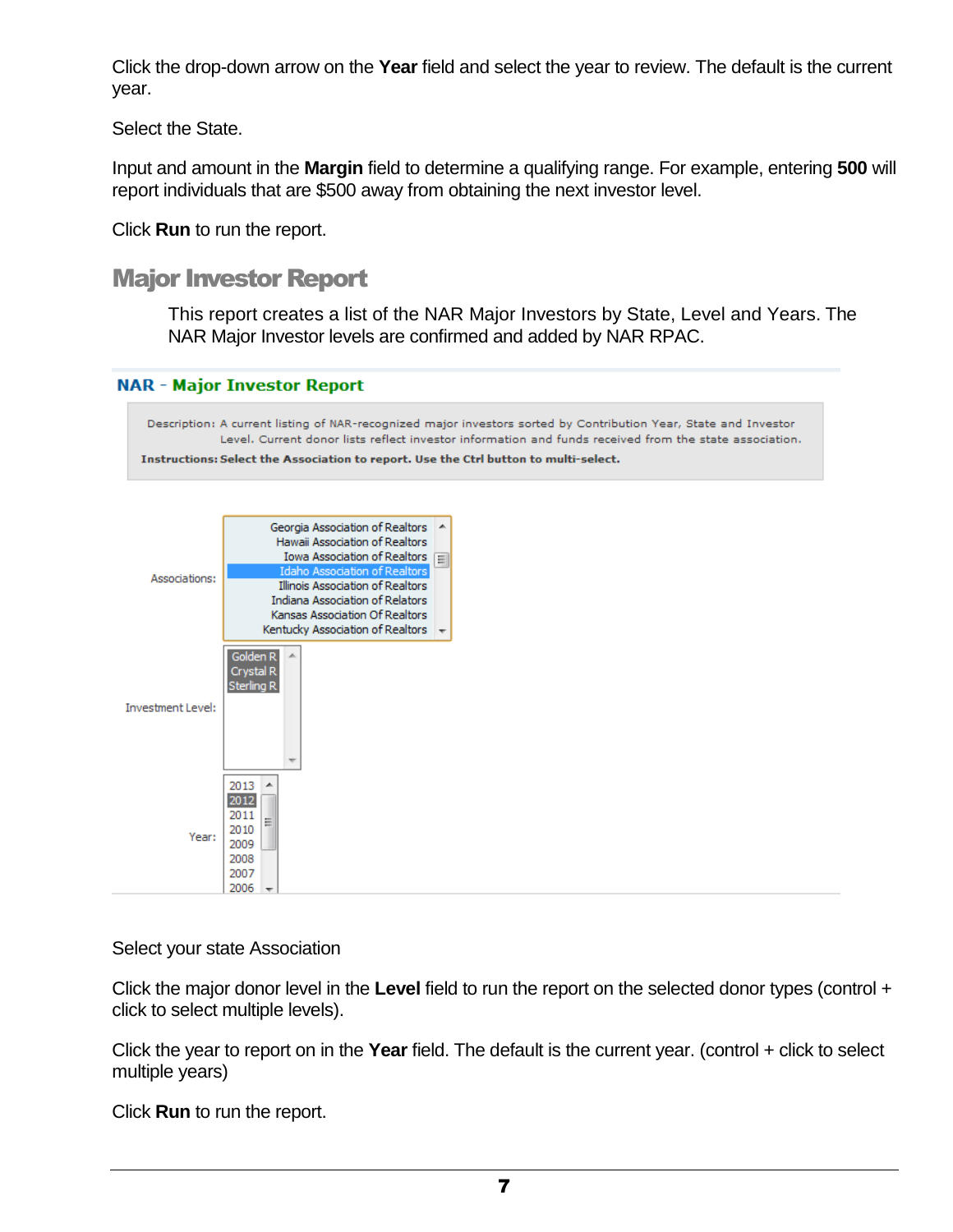## <span id="page-7-0"></span>Individual Summary Report

Ī.

Generates a report of one member's RPAC investments by recognition year.

|                          | <b>NAR - Individual Summary Report</b>                                                                                      |  |  |
|--------------------------|-----------------------------------------------------------------------------------------------------------------------------|--|--|
|                          | Description: Generates a report of all information about a particular member including summary of contributions by<br>year. |  |  |
| <b>Instructions:</b>     |                                                                                                                             |  |  |
| NRDS Id:<br>Association: | Idaho Association of Realtors<br>$\overline{\phantom{a}}$<br><b>Run Report</b>                                              |  |  |

Enter **NRDS ID**, select **Association** and click **Run Report.**

## <span id="page-7-1"></span>President's Circle Report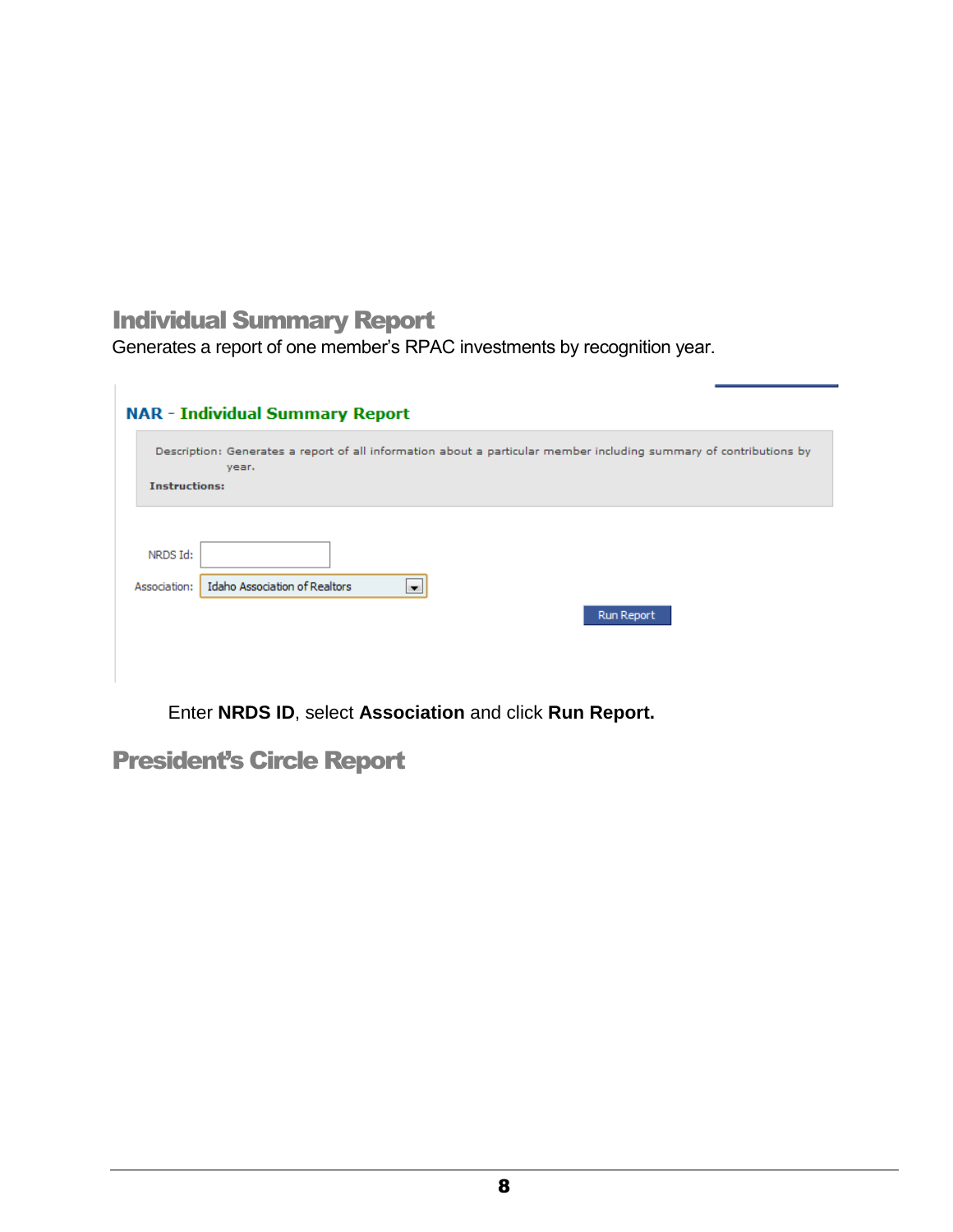Generates a report of NAR President's Circle members and their RPAC Investments.

|             | <b>NAR - Presidents Circle</b>                                                                             |  |  |
|-------------|------------------------------------------------------------------------------------------------------------|--|--|
|             | Description: Generate report of Presidents Circle Members and their Contributions.<br><b>Instructions:</b> |  |  |
|             | Level: Summary $\vee$                                                                                      |  |  |
| State:      |                                                                                                            |  |  |
|             | Year: $2011 \vee$                                                                                          |  |  |
| Start Date: | $\frac{1}{12}$                                                                                             |  |  |
| End Date:   | $\frac{1}{12}$                                                                                             |  |  |
|             | $\checkmark$<br>Sort: State                                                                                |  |  |
|             | Run Report                                                                                                 |  |  |

Select **Level**: Summary or Detail transactions.

Enter your **State**

Select **Year**

Enter date parameters, if you would like to review a specific time period.

Select your report **Sort** preference: State, Committee, Date or Member.

Click **Run Report**.

## <span id="page-8-0"></span>Group Performance Report

RPAC Investments from members of a group or State/Local level committees. Your Association's Committees can be imported to the system as Groups by the Aristotle team.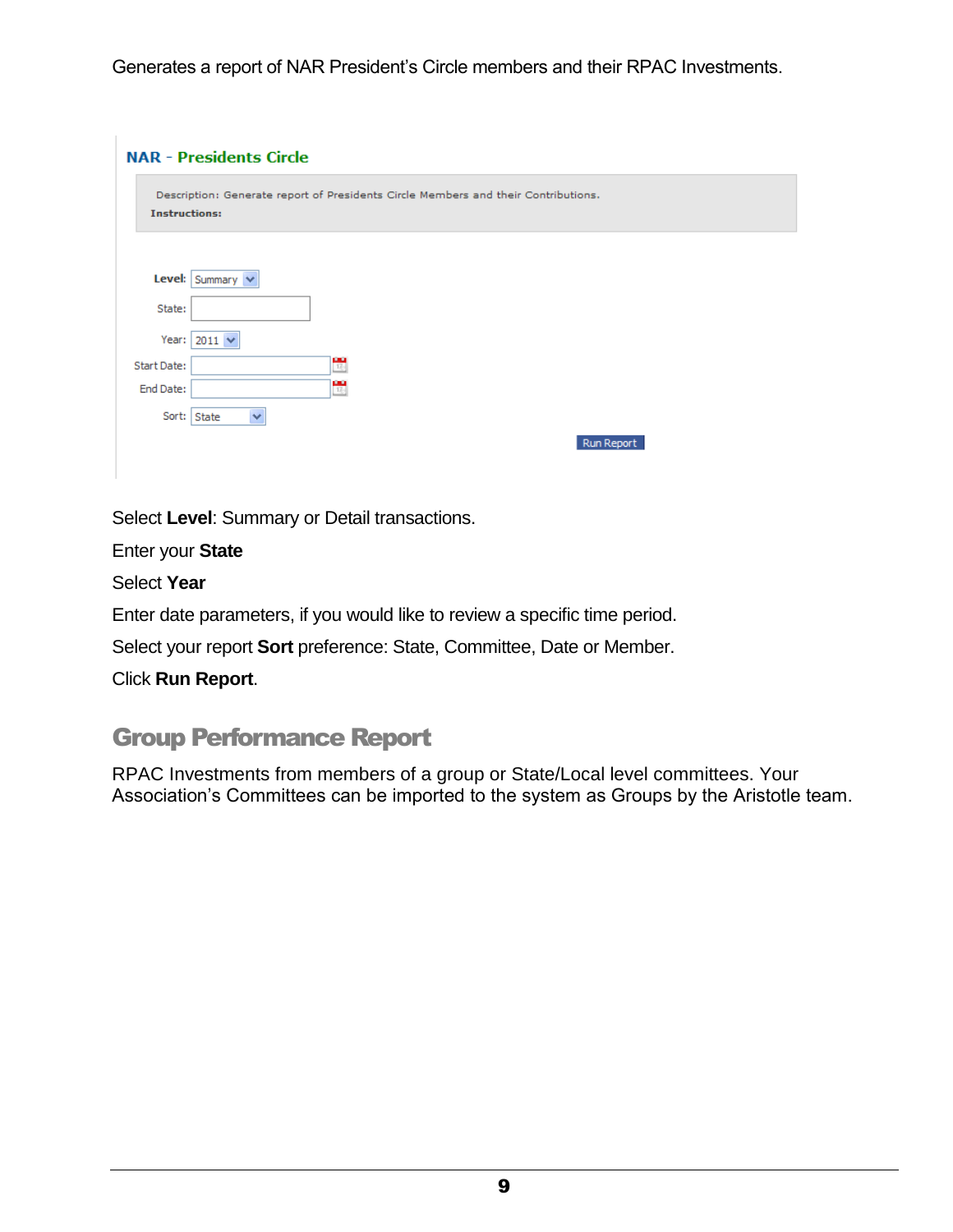| <b>NAR - Group Performance</b> |                                                                                                                                                                                       |
|--------------------------------|---------------------------------------------------------------------------------------------------------------------------------------------------------------------------------------|
|                                | Description: Contribution information on members of a group.<br>Instructions: If left blank, Start Date and End Date will be set for the selected recognition year. Select the Group. |
| Level:                         | Individual<br>$\blacktriangledown$                                                                                                                                                    |
| <b>Groups:</b>                 | Ada County - Ada County Test Group (4)                                                                                                                                                |
| <b>Recognition Year:</b>       | $2012$ $\rightarrow$                                                                                                                                                                  |
| <b>Include:</b>                | All<br>$\blacksquare$                                                                                                                                                                 |
| Source:                        | All<br>$\blacktriangledown$                                                                                                                                                           |
| Start Date:                    | $\frac{1}{12}$                                                                                                                                                                        |
| End Date:                      | ÷                                                                                                                                                                                     |
|                                | Run Report<br>● .csv ● Report Display                                                                                                                                                 |

Enter **Level** of your desired report (similar to Local Board Performance Report levels):

- Detail: Each transaction from individuals within the group. For example, if John Smith invests \$50 and \$100, both of those transactions will be displayed as separate line items.
- Group: Aggregate by Group. No transaction detail included in this level.
- Individual: Aggregate for each group member. For example, if John Smith invests \$50 and \$150, this level of the report will display John Smith's total of \$150 as a single line item.
- Individual Report Display: Same information listed above, but this report displays in a printready report format with summary and contribution average table at the bottom of the report.
- Non-Giving: Displays all group members who have not yet invested in RPAC in the specified Recognition Year or date parameters.

Select desired **Group**.

Select desired **Recognition Year**.

Select to include **Contributors** and/or **Non-Contributors**.

If you do not want to run the entire recognition year, enter specific date parameters.

Click **Run Report**.